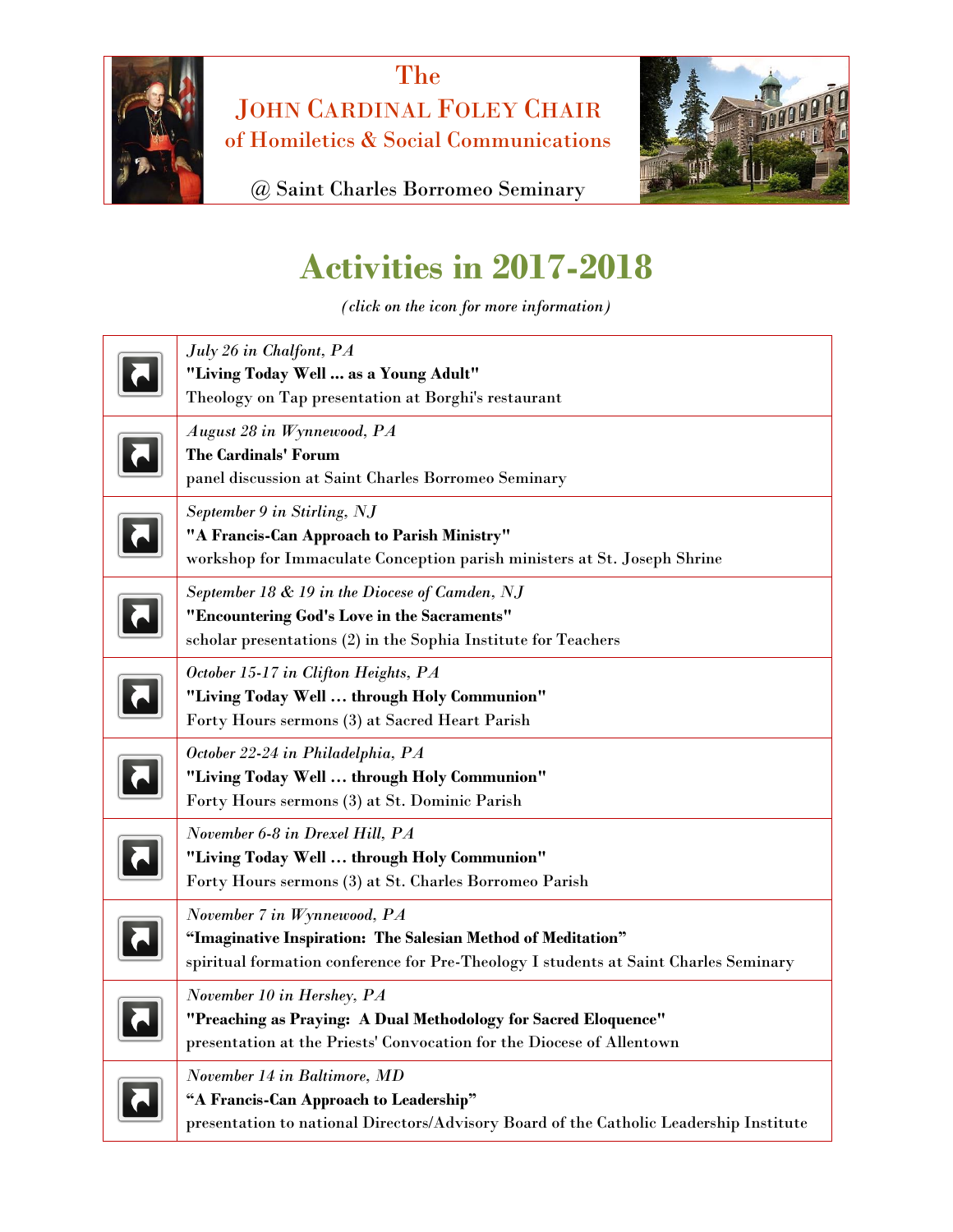| November 16 in Wynnewood, PA<br>"Mass Communication: Navigating Cyber-Space without Losing Our Humanity"<br>workshop presentation and panel discussion at Saint Charles Borromeo Seminary               |
|---------------------------------------------------------------------------------------------------------------------------------------------------------------------------------------------------------|
| November 18-21 in Tyringham, MA<br>Living & Sharing the Joy of the Gospel<br>retreat conferences (6) for the Nuns of the Visitation of Holy Mary                                                        |
| November 28 in Wynnewood, PA<br>"Imaginative Inspiration: The Salesian Method of Meditation"<br>spiritual formation conference for Pre-Theology II students at Saint Charles Seminary                   |
| December 19 in Wayne, PA<br>"Pilgrims on the Way to Christmas"<br>talks (2) for an Advent day of recollection for the Catholic Leadership Institute                                                     |
| January 10-14 in Wynnewood, PA<br>Living Today Well  as a Seminarian<br>retreat conferences (6) for the Saint Charles Borromeo College Seminary                                                         |
| January 29 in Wynnewood, PA<br>The John Cardinal Foley Lecture on Social Communications<br>introduction to Bishop Robert Barron                                                                         |
| February 23-24  Doylestown, PA<br><b>Sitting with Job: A Lenten Look at the Biblical Book</b><br>retreat conferences (3) for Philadelphia permanent deacons                                             |
| March 9  Brooklyn, NY<br>"The 'Real News' of Lent"<br>talks (2) during a day of recollection for the DeSales Media Group                                                                                |
| March 10  Malvern, PA<br>"Close Encounters of the Salesian Kind"<br>presentation at the Malvern Retreat Center                                                                                          |
| April 11  Diocese of Manchester, NH<br>"Prayer: A Conversation with God"<br>scholar presentations (2) in the Sophia Institute for Teachers                                                              |
| April 12  Manchester, NH<br>"The 'Real News' of Easter"<br>talks (2) during a staff retreat for Sophia Institute                                                                                        |
| April 13-15 in Villanova, PA<br>"The Church at 30,000 Feet: Appreciating Pope Francis's Interviews with Journalists"<br>presentation at the conference on Pope Francis: A Voice Crying Out in the World |
| May 24 in Wynnewood, PA<br>The John Cardinal Foley Symposium<br>in celebration of the World Day of Social Communications                                                                                |